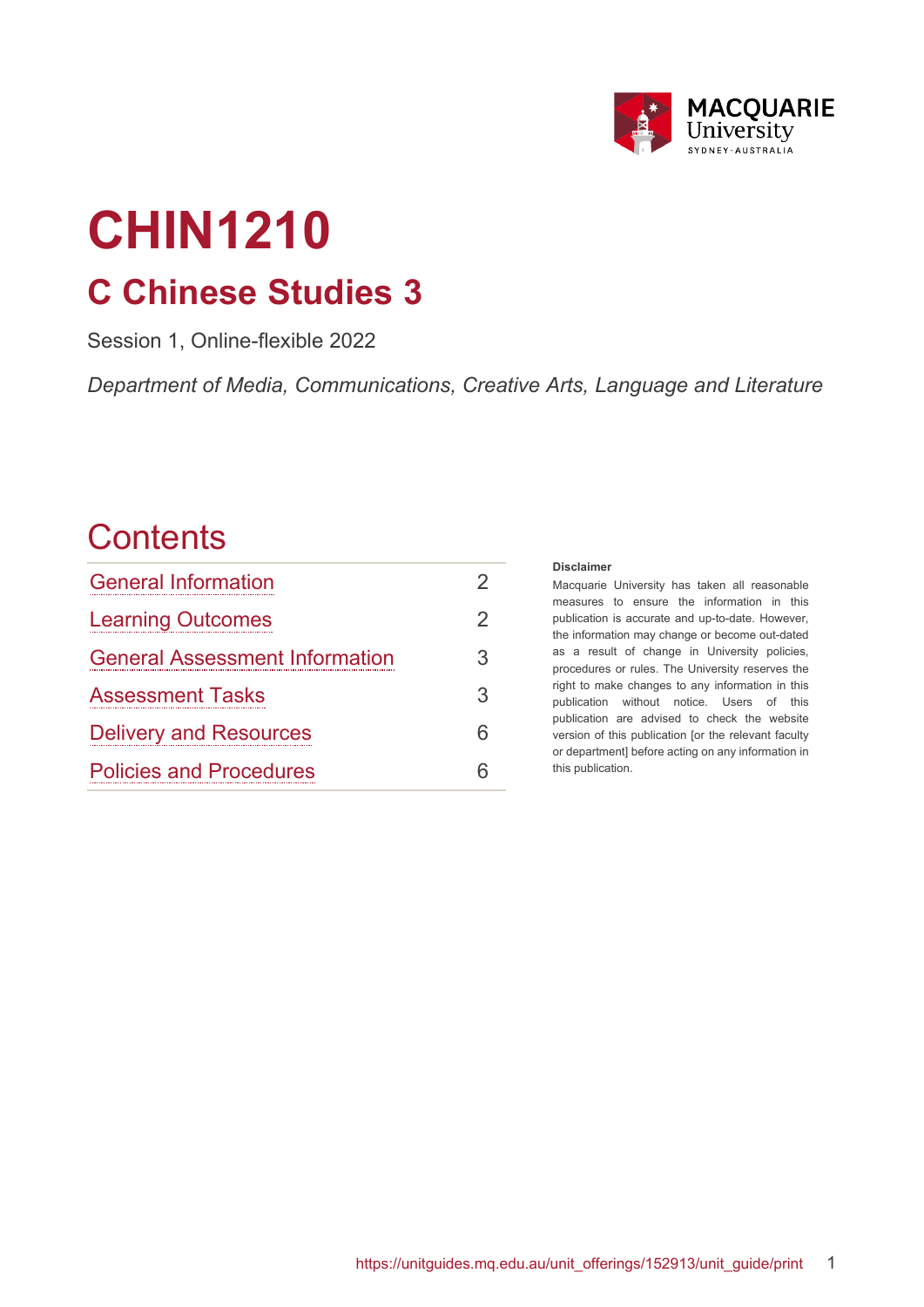### <span id="page-1-0"></span>**General Information**

Unit convenor and teaching staff Unit convenor & Lecturer Sijia Guo [sijia.guo@mq.edu.au](mailto:sijia.guo@mq.edu.au) Contact via 9850 7023 Room 319, Level 3, 25B Wally's Walk Monday 1-3 pm

Lecturer Ni Li [lini.li@mq.edu.au](mailto:lini.li@mq.edu.au) Contact via See ilearn See ilearn

See ilearn

Credit points 10

**Prerequisites** HSC Chinese Continuers

**Corequisites** 

Co-badged status

Unit description

This intermediate-level Chinese unit continues to develop students' Chinese language ability to a higher level of proficiency in the four areas of study: speaking, listening, reading, and writing. It also develops students' intercultural communication awareness and knowledge of Chinese society and culture. In addition to in-class activities, listening, writing and reading skills will be further developed through the use of a wide variety of online resources. The classes and online resources are offered in an interactive way to provide feedback for students to learn Chinese on/off campus.

#### Important Academic Dates

Information about important academic dates including deadlines for withdrawing from units are available at <https://www.mq.edu.au/study/calendar-of-dates>

## <span id="page-1-1"></span>**Learning Outcomes**

On successful completion of this unit, you will be able to: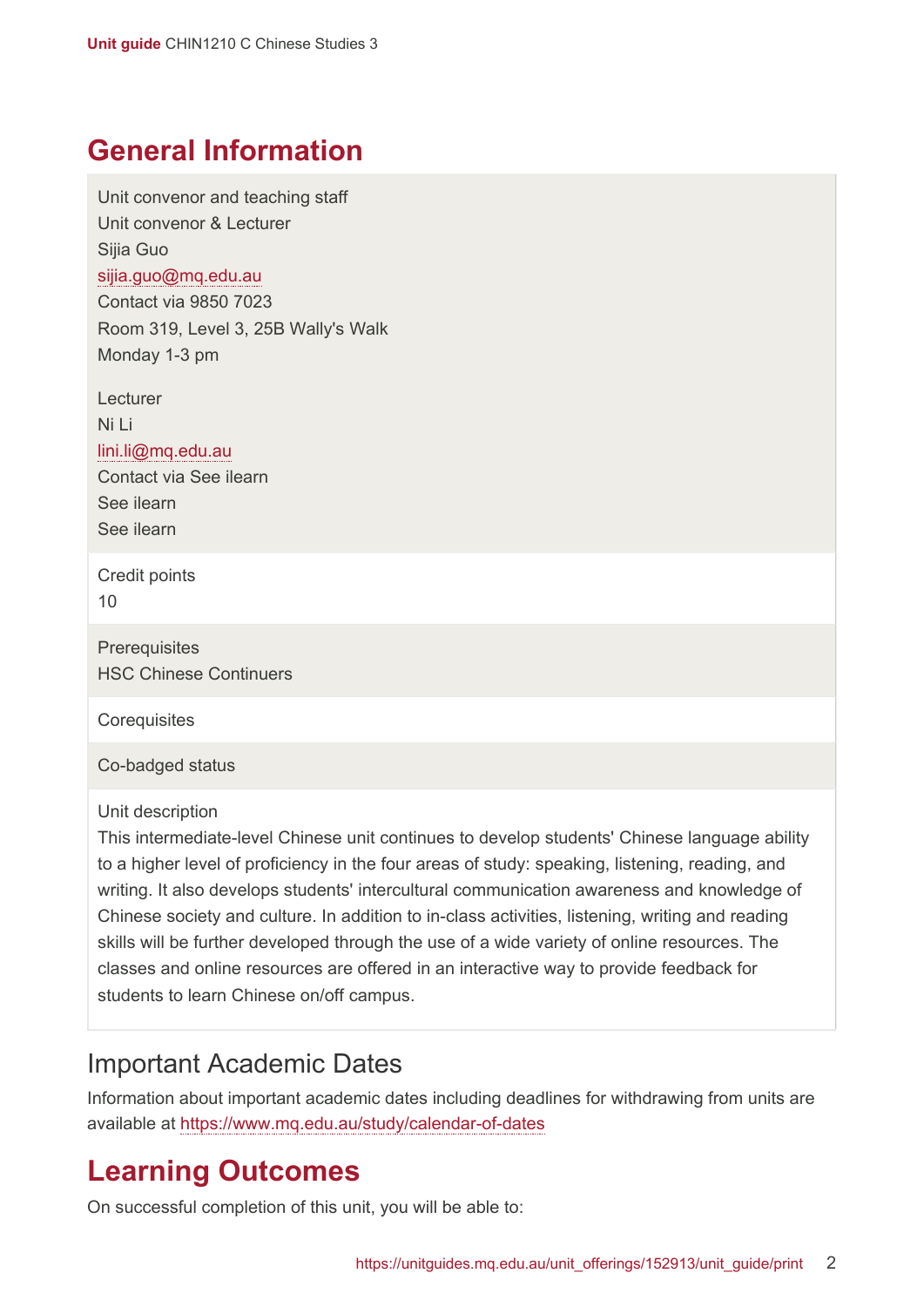**ULO1:** Develop intermediate level skills in reading, writing, listening and speaking in the Chinese language.

**ULO2:** Identify, describe and evaluate many aspects of Chinese-speaking cultures and societies.

**ULO3:** Identify, evaluate and deploy the grammatical structures of Chinese at intermediate level.

**ULO4:** Apply relevant language conventions to create meaningful intercultural encounters.

**ULO5:** Demonstrate a refined awareness of language and language use, in both Chinese and in English.

# <span id="page-2-0"></span>**General Assessment Information**

#### **Late Assessment Penalty**

Unless a Special Consideration request has been submitted and approved, (a) a penalty for lateness will apply – 10 marks out of 100 credit will be deducted per day for assignments submitted after the due date – and (b) no assignment will be accepted seven days (incl. weekends) after the original submission deadline.

No late submissions will be accepted for timed assessments – e.g. quizzes, online tests.

| <b>Name</b>                             | Weighting | <b>Hurdle</b>  | Due.                                                            |
|-----------------------------------------|-----------|----------------|-----------------------------------------------------------------|
| <b>Oral Tests</b>                       | 20%       | <b>No</b>      | 17:00 on 08/04/2022 & 17:00 on 03/06/2022                       |
| <b>Participation and</b><br>Preparation | 10%       | <b>No</b>      | Ongoing                                                         |
| <b>Weekly Quizzes</b>                   | 10%       | <b>No</b>      | Weekly submission due 10:00 each Monday<br>weeks 2-12 except W7 |
| Written Tests                           | 40%       | N <sub>o</sub> | 17:00 on 08/04/2022 & 17:00 on 03/06/2022                       |
| <b>Written Assignment</b>               | 20%       | <b>No</b>      | 10:00 on 14/03, 28/03, 02/05 and 16/05/2022                     |

## <span id="page-2-1"></span>**Assessment Tasks**

#### <span id="page-2-2"></span>Oral Tests

Assessment Type <sup>[1](#page-5-2)</sup>: Simulation/role play Indicative Time on Task <sup>[2](#page-5-3)</sup>: 15 hours Due: **17:00 on 08/04/2022 & 17:00 on 03/06/2022** Weighting: **20%**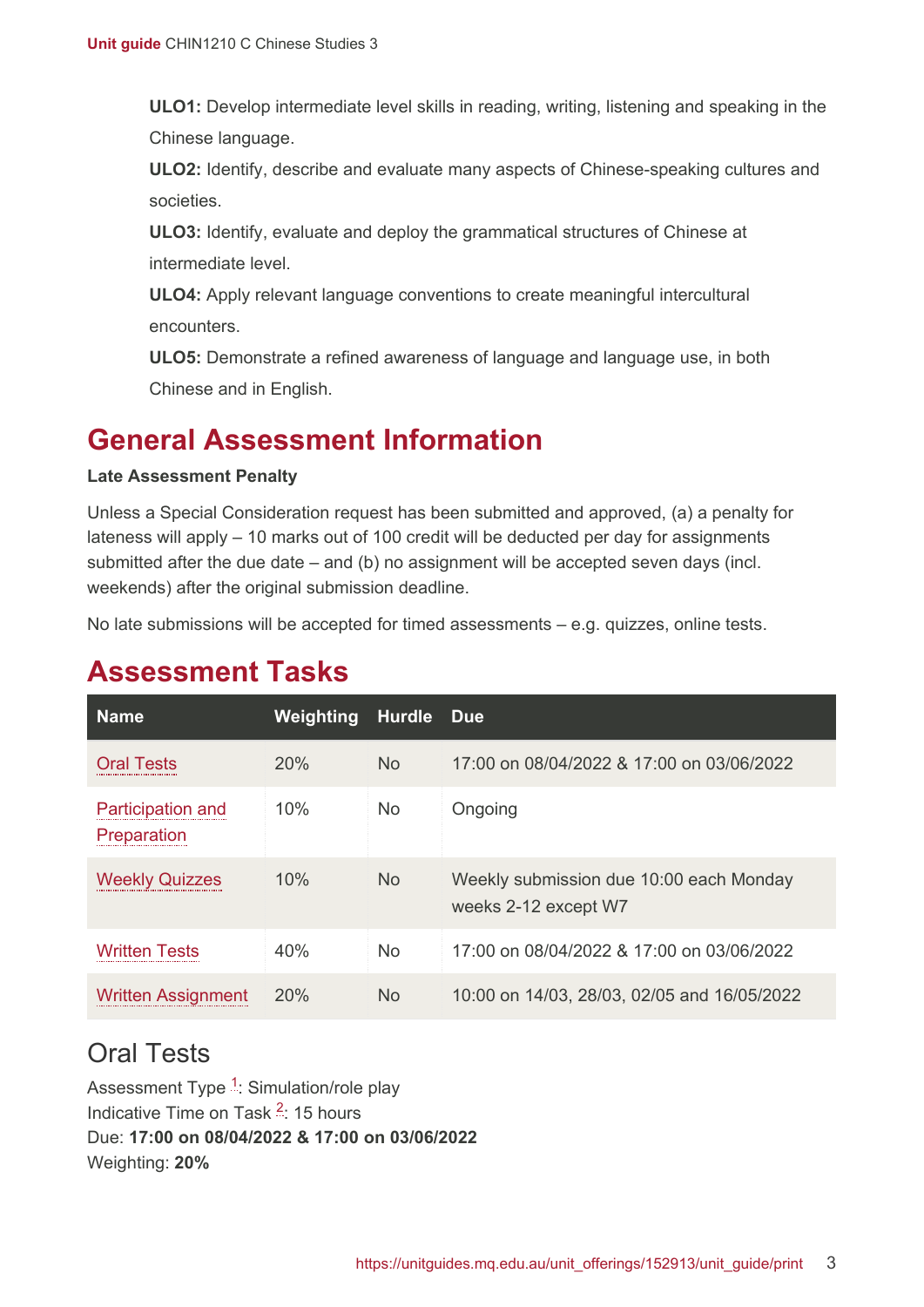This task assesses students' oral language proficiency. It may take the form of a role play or individual interview.

On successful completion you will be able to:

- Develop intermediate level skills in reading, writing, listening and speaking in the Chinese language.
- Identify, evaluate and deploy the grammatical structures of Chinese at intermediate level.
- Apply relevant language conventions to create meaningful intercultural encounters.
- Demonstrate a refined awareness of language and language use, in both Chinese and in English.

#### <span id="page-3-0"></span>Participation and Preparation

Assessment Type <sup>[1](#page-5-2)</sup>: Participatory task Indicative Time on Task <sup>[2](#page-5-3)</sup>: 7 hours Due: **Ongoing** Weighting: **10%**

This task assesses student active engagement in the learning process, including class preparation, revision, completion of assigned homework, and classroom discussion.

On successful completion you will be able to:

• Develop intermediate level skills in reading, writing, listening and speaking in the Chinese language.

#### <span id="page-3-1"></span>Weekly Quizzes

Assessment Type <sup>[1](#page-5-2)</sup>: Quiz/Test Indicative Time on Task <sup>[2](#page-5-3)</sup>: 6 hours Due: **Weekly submission due 10:00 each Monday weeks 2-12 except W7** Weighting: **10%**

This task assesses the continuous progress of students.

On successful completion you will be able to:

• Develop intermediate level skills in reading, writing, listening and speaking in the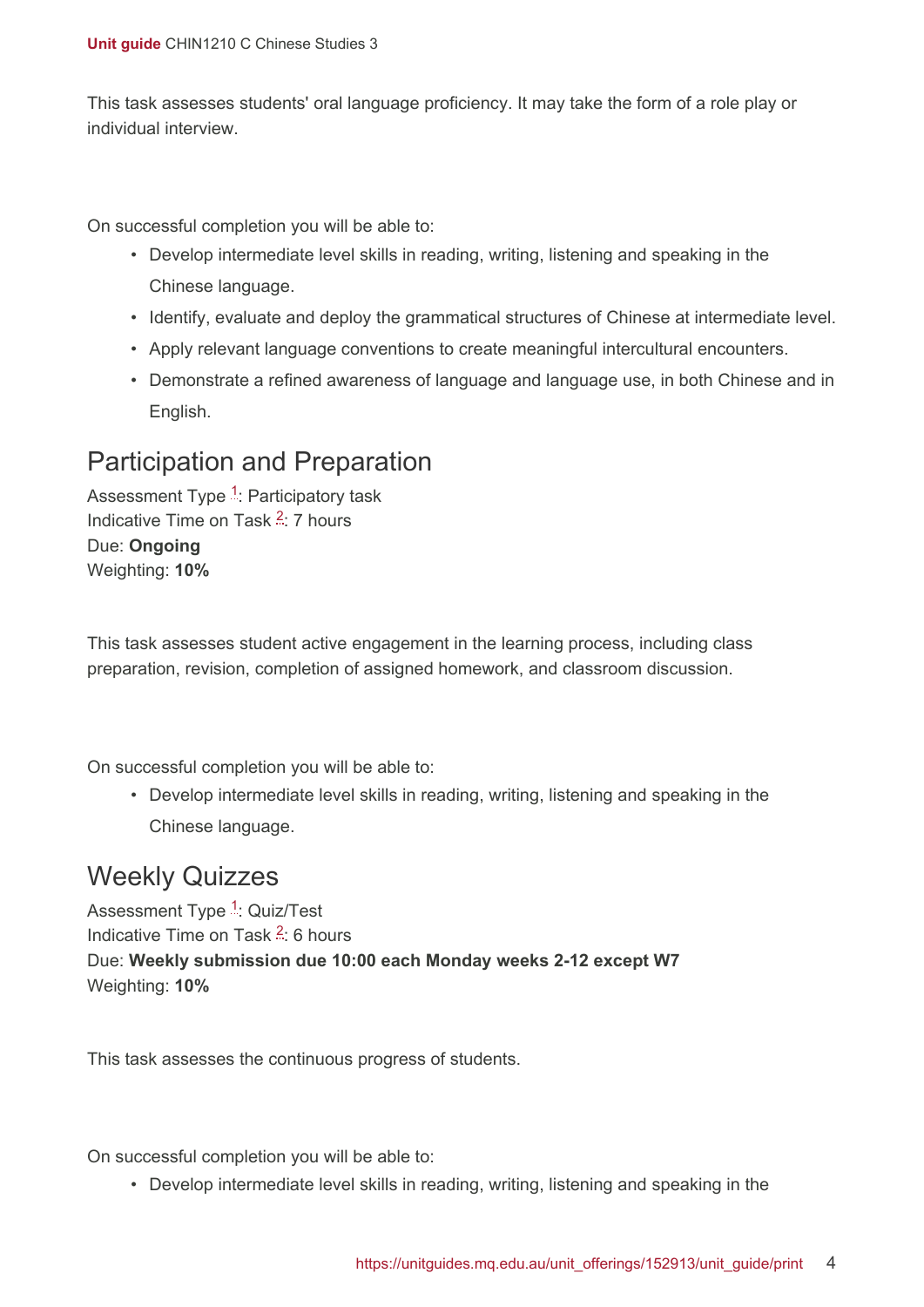Chinese language.

• Identify, evaluate and deploy the grammatical structures of Chinese at intermediate level.

#### <span id="page-4-0"></span>Written Tests

Assessment Type <sup>[1](#page-5-2)</sup>: Quiz/Test Indicative Time on Task <sup>[2](#page-5-3)</sup>: 15 hours Due: **17:00 on 08/04/2022 & 17:00 on 03/06/2022** Weighting: **40%**

Tests assesses the mastery of the content learned in the semester.

On successful completion you will be able to:

- Develop intermediate level skills in reading, writing, listening and speaking in the Chinese language.
- Identify, evaluate and deploy the grammatical structures of Chinese at intermediate level.
- Demonstrate a refined awareness of language and language use, in both Chinese and in English.

#### <span id="page-4-1"></span>Written Assignment

Assessment Type <sup>[1](#page-5-2)</sup>: LOTE written composition Indicative Time on Task <sup>[2](#page-5-3)</sup>: 10 hours Due: **10:00 on 14/03, 28/03, 02/05 and 16/05/2022** Weighting: **20%**

This task assesses the writing skills of the students, including short essay writing and passages for translation.

On successful completion you will be able to:

- Develop intermediate level skills in reading, writing, listening and speaking in the Chinese language.
- Identify, describe and evaluate many aspects of Chinese-speaking cultures and societies.
- Identify, evaluate and deploy the grammatical structures of Chinese at intermediate level.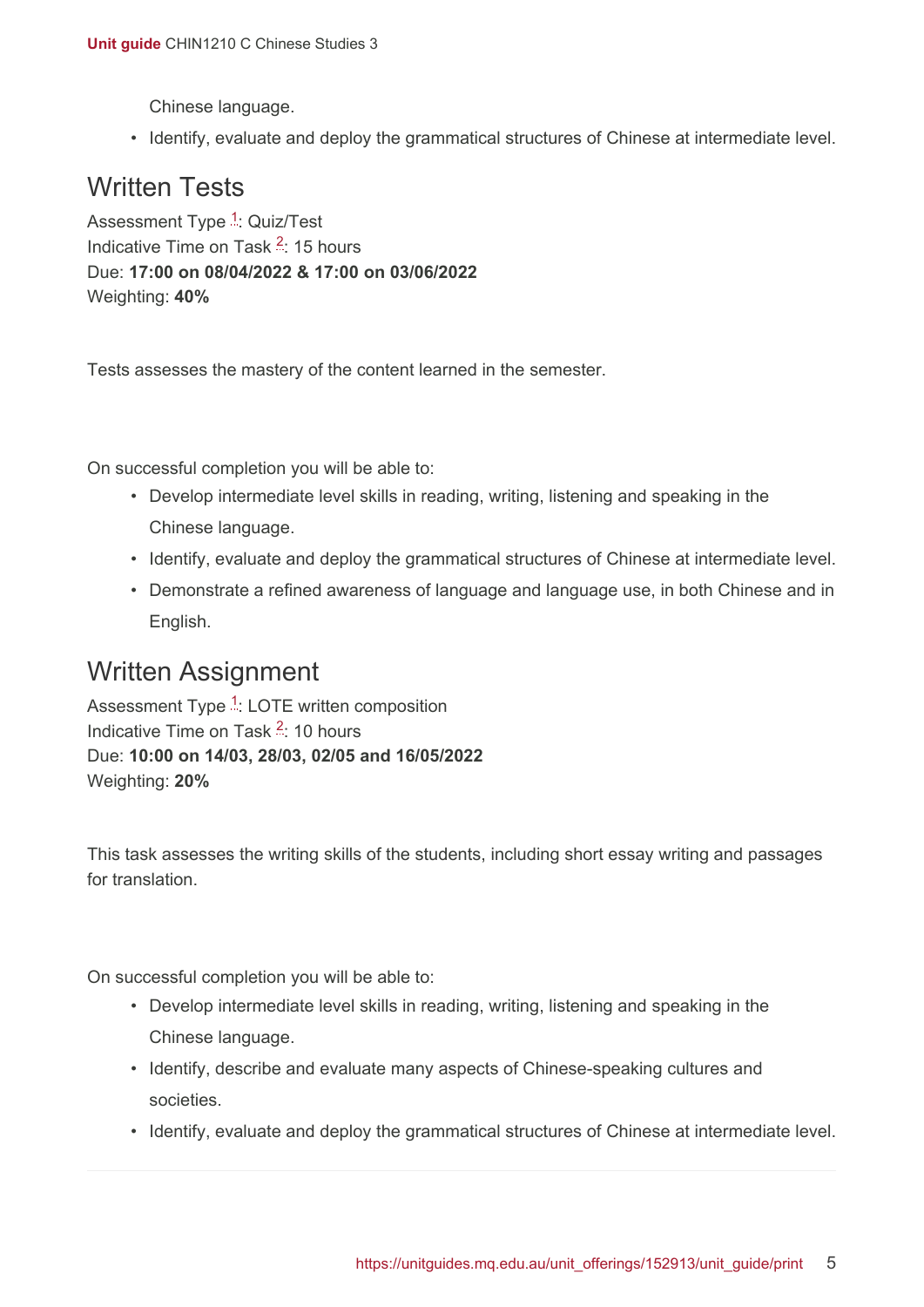<span id="page-5-2"></span><sup>1</sup> If you need help with your assignment, please contact:

- the academic teaching staff in your unit for guidance in understanding or completing this type of assessment
- the [Writing Centre](https://students.mq.edu.au/support/study/skills-development) for academic skills support.

<span id="page-5-3"></span> $2$  Indicative time-on-task is an estimate of the time required for completion of the assessment task and is subject to individual variation

### <span id="page-5-0"></span>**Delivery and Resources**

#### **TECHNOLOGY USED AND REQUIRED**

#### **Online Unit**

**Login** is via: <https://ilearn.mq.edu.au/>

**Is my unit in iLearn?:** [https://unitguides.mq.edu.au/ilearn\\_unit\\_status/](https://unitguides.mq.edu.au/ilearn_unit_status/) to check when your online unit will become available.

#### **Technology**

Students are required to have regular access to a computer and the internet. Mobile devices alone are not sufficient.

For students attending classes on campus we strongly encourage that you bring along your own laptop computer, ready to work with activities in your online unit. The preferred operating system is Windows 10.

Students are required to access the online unit in iLearn by the end of Week 1 and follow any relevant instructions and links for downloads that may be required. If applicable, students are required to download the relevant language package prior to Week 2.

Please contact your course convenor **before** the end of **Week 1** if you do not have a suitable laptop (or tablet) for in-class use.

- **For central technical support go to:** [http://www.mq.edu.au/about\\_us/offices\\_and\\_unit](http://www.mq.edu.au/about_us/offices_and_units/information_technology/help/) [s/information\\_technology/help/](http://www.mq.edu.au/about_us/offices_and_units/information_technology/help/)
- **For student quick guides on the use of iLearn go to:** [https://students.mq.edu.au/sup](https://students.mq.edu.au/support/study/tools-and-resources/ilearn/ilearn-quick-guides-for-students) [port/study/tools-and-resources/ilearn/ilearn-quick-guides-for-students](https://students.mq.edu.au/support/study/tools-and-resources/ilearn/ilearn-quick-guides-for-students)

#### <span id="page-5-1"></span>**Policies and Procedures**

Macquarie University policies and procedures are accessible from [Policy Central](https://policies.mq.edu.au/) [\(https://policie](https://policies.mq.edu.au/) [s.mq.edu.au](https://policies.mq.edu.au/)). Students should be aware of the following policies in particular with regard to Learning and Teaching:

- [Academic Appeals Policy](https://policies.mq.edu.au/document/view.php?id=1)
- [Academic Integrity Policy](https://policies.mq.edu.au/document/view.php?id=3)
- [Academic Progression Policy](https://policies.mq.edu.au/document/view.php?id=4)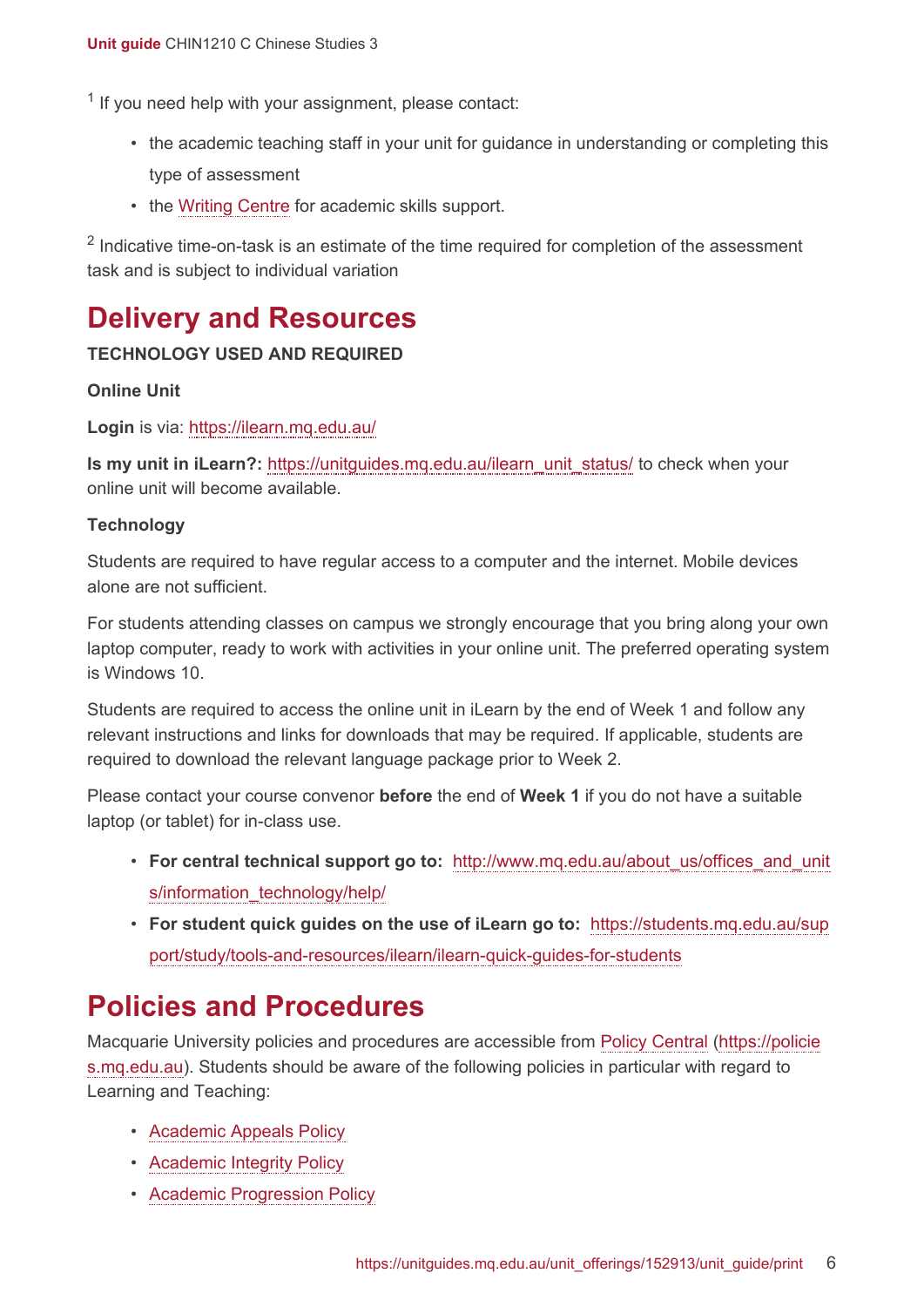- [Assessment Policy](https://policies.mq.edu.au/document/view.php?id=17)
- [Fitness to Practice Procedure](https://policies.mq.edu.au/document/view.php?id=6)
- [Assessment Procedure](https://policies.mq.edu.au/document/view.php?id=277)
- [Complaints Resolution Procedure for Students and Members of the Public](https://policies.mq.edu.au/document/view.php?id=282)
- [Special Consideration Policy](https://policies.mq.edu.au/document/view.php?id=136)

Students seeking more policy resources can visit [Student Policies](https://students.mq.edu.au/support/study/policies) [\(https://students.mq.edu.au/su](https://students.mq.edu.au/support/study/policies) [pport/study/policies\)](https://students.mq.edu.au/support/study/policies). It is your one-stop-shop for the key policies you need to know about throughout your undergraduate student journey.

To find other policies relating to Teaching and Learning, visit [Policy Central](https://policies.mq.edu.au/) ([https://policies.mq.e](https://policies.mq.edu.au/) [du.au](https://policies.mq.edu.au/)) and use the [search](https://policies.mq.edu.au/search.php) tool.

#### **Student Code of Conduct**

Macquarie University students have a responsibility to be familiar with the Student Code of Conduct: <https://students.mq.edu.au/admin/other-resources/student-conduct>

#### **Results**

Results published on platform other than [eStudent](https://student1.mq.edu.au/), (eg. iLearn, Coursera etc.) or released directly by your Unit Convenor, are not confirmed as they are subject to final approval by the University. Once approved, final results will be sent to your student email address and will be made available in [eStudent.](https://student1.mq.edu.au/) For more information visit [ask.mq.edu.au](http://ask.mq.edu.au/) or if you are a Global MBA student contact [globalmba.support@mq.edu.au](mailto:globalmba.support@mq.edu.au)

#### Academic Integrity

At Macquarie, we believe [academic integrity](https://students.mq.edu.au/study/assessment-exams/academic-integrity) – honesty, respect, trust, responsibility, fairness and courage – is at the core of learning, teaching and research. We recognise that meeting the expectations required to complete your assessments can be challenging. So, we offer you a range of resources and services to help you reach your potential, including free [online writing an](https://students.mq.edu.au/support/study) [d maths support,](https://students.mq.edu.au/support/study) [academic skills development](https://students.mq.edu.au/support/study/writing) and [wellbeing consultations](https://students.mq.edu.au/support/personal).

### Student Support

Macquarie University provides a range of support services for students. For details, visit [http://stu](http://students.mq.edu.au/support/) [dents.mq.edu.au/support/](http://students.mq.edu.au/support/)

#### **The Writing Centre**

[The Writing Centre](https://students.mq.edu.au/support/study/writing) provides resources to develop your English language proficiency, academic writing, and communication skills.

- [Workshops](https://students.mq.edu.au/support/study/writing/workshops)
- [Chat with a WriteWISE peer writing leader](https://students.mq.edu.au/support/study/writing/writewise)
- [Access StudyWISE](http://ilearn.mq.edu.au/course/view.php?id=16580)
- [Upload an assignment to Studiosity](https://students.mq.edu.au/support/study/writing/studiosity)
- Complete [the Academic Integrity Module](https://ilearn.mq.edu.au/course/view.php?id=11590)